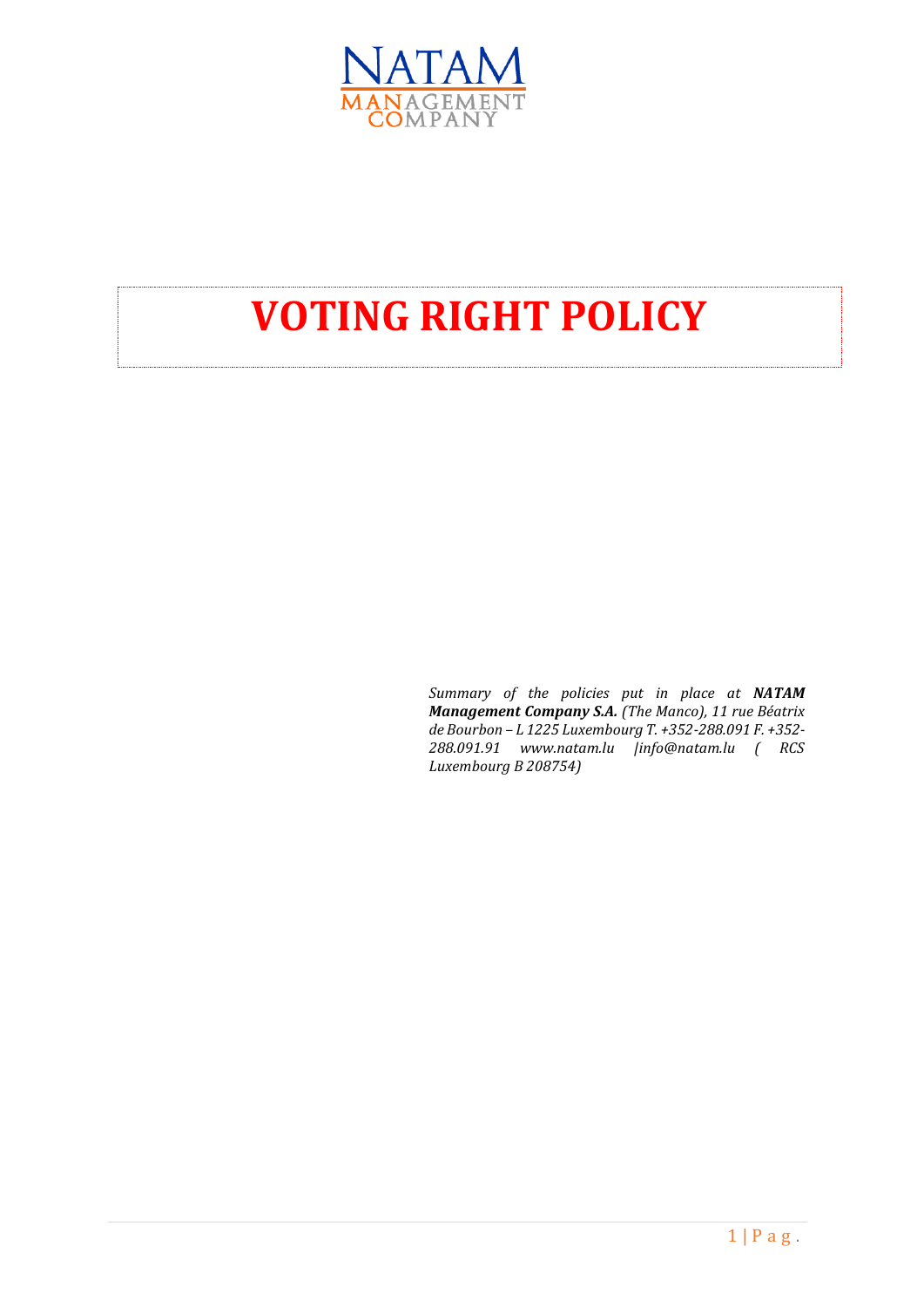

## **1. INTRODUCTION**

The MANCO has implemented the following policy to exercise voting rights attached to the securities held in the portfolios of the UCITs/AIF managed (hereafter the "managed funds"), in accordance with:

- the Regulation 10-4 of the CSSF transposing the European Directives 2010/43/UE
- the section 5.5.10 of the CSSF circular 18-698
- the Article 13 of the AIFM Luxembourg law dated 12 July 2013
- the Article 37 "Strategies for the exercise of voting rights" of the EU Commission Delegated Regulation 231/2013

## **2. VOTING RIGHT POLICY**

- **1.1** The MANCO has developed an adequate and effective strategy for determining when and how any voting rights linked to the securities held in the managed funds portfolios have to be exercised, to the exclusive benefit of the managed funds (Sub funds) and their investors. The strategy determines measures and procedures for: a) monitoring relevant corporate actions; b) ensuring that the exercise of voting rights is in accordance with the investment objectives and policy of the managed funds; c) exercising of the voting rights if deemed appropriate and preventing or managing any conflicts of interest arising from the exercise of voting rights.
- **1.2** This policy applies to the Sub funds for which the MANCO acts as management company.
- **1.3** The MANCO has established and periodically reviews, a minimum percentage holding under which it has deemed that, for reasons of cost efficiency, is in the best interest of the investors not to exercise is voting rights. Such percentage being at the moment **0.5%** of the equity of any given managed Sub-Fund. Furthermore, a waiver of this limit may be granted by the Board, in case of justified reason.
- **1.4** The MANCO believes that the investment managers are in the best position to exercise any right pertaining to the securities, as consequence the Investment Managers have been conferred by MANCO to exercise the voting right on a discretionary basis, provided that, if the MANCO at any time makes any definite determination as to how such rights should be exercised, it shall give the Investment Manager written notification.
- **1.5** Voting rights linked to the securities have to be exercised in compliance with the procedures set by the MANCO and duly communicated to the Investment Managers.
- **1.6** In case of conflict of interest, the investment manager shall declare the conflict to the Board of the MANCO and ask for further written instructions. However, as general rule, the Board of Directors abstains from voting in relation with companies that any of its members are in any way connected.
- **1.7** In every case where voting rights are exercised, the MANCO requests the Investment Manager to apply the following principles: